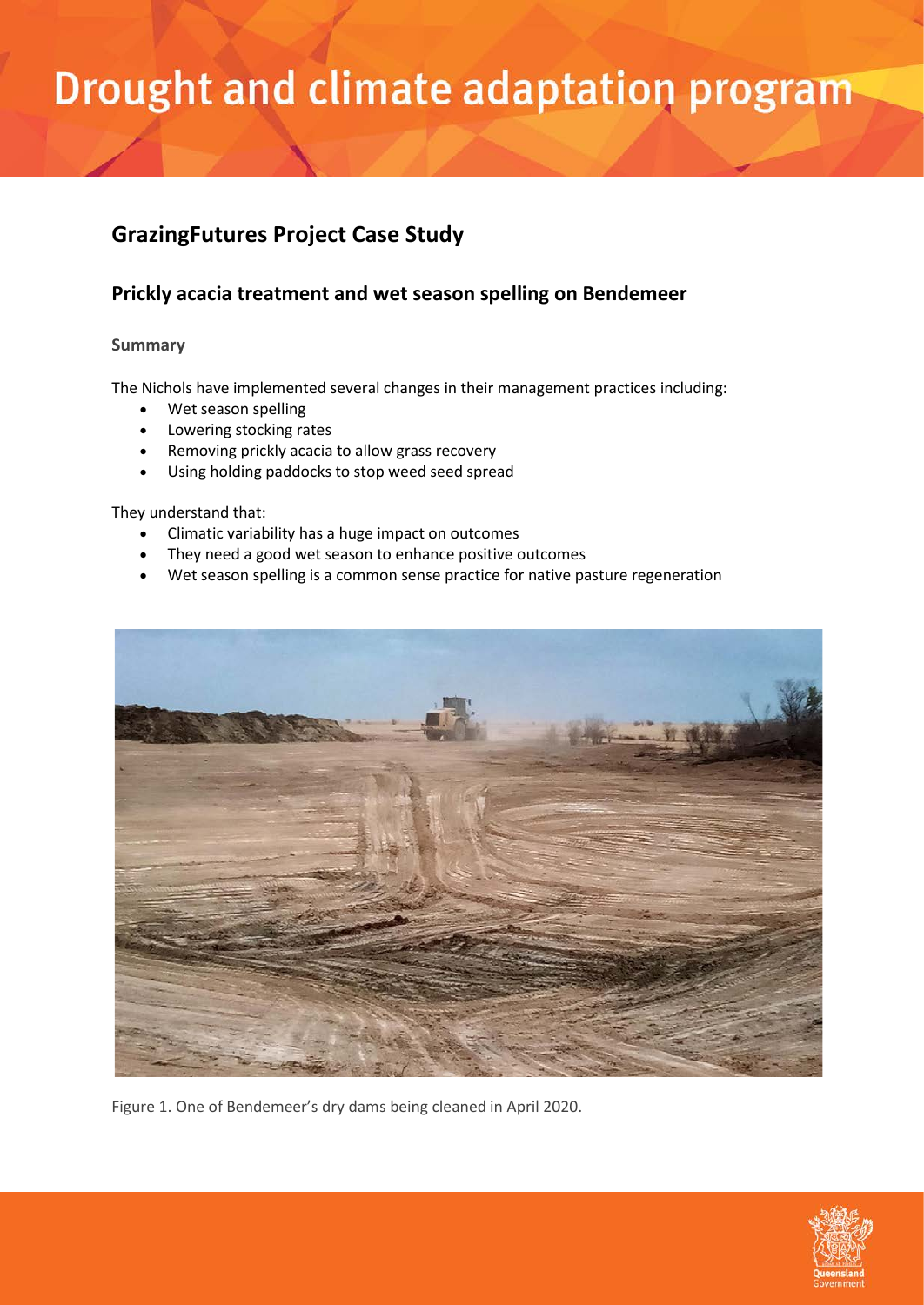#### **Background**

In 2021, Jeff and Debbie Nichols will have been on Bendemeer Station for 40 years. During that time, they have seen a lot of things come and go, including grass. With the last 12 years being predominantly drought conditions, the land has been hard hit and grass is scarce. Despite this, they recently removed a significant number of prickly acacia trees and changed some management practices, so they are positioned to see grass coverage improve.

The 16,044 hectare property is situated 96 kilometres northwest of Winton and is dissected by the Diamantina River. The country is diverse which is a positive to their business. The property is broken up into three main types of country with approximately a third open downs, a third river channels and the rest is made up of white wood ridges. The different land types provide some seasonal and business resilience as each responds differently to the varying climatic conditions.

The beef they produce is either exported or sold locally through their butchery business in Winton. Bendemeer is a family run business with Jeff and Debbie managing the property mostly on their own but getting occasional help from their two sons who live nearby.

In good years, they will run around 800 to 1000 head of Brahman cattle plus progeny. They also run a few horses and sheep. Rain has been scarce for the last few years, so they have been running only half those numbers.

#### **Challenges**

Climatic variability at Bendemeer presents challenges to operating a livestock business. While the last 12 years have typically been classified as drought, the last two years have been particularly difficult. They were hard hit in March 2018 with 14 inches (355 millimetres) in 48 hours.

In early January 2019, Bendemeer was in the centre of the North Queensland Flood event. They lost over 90% of their cattle and sustained major damage to fencing, with major erosion. One of the biggest impacts of erosion was the loss of topsoil and pasture soil seed reserves. "We badly needed a good summer rain season this year to help overcome that," said Mrs Nichols, "but alas we haven't had the rainfall, only receiving a little over 3 inches for the 2019/20 summer."

*"You have to keep biodiversity going and try to keep grass coverage. You have to care for ground if you wish to get a good response."*

They received 6 inches of much-needed rain from the tail of Cyclone Trevor in April of 2019 which grew some feed but then nothing until the beginning of 2020 with a total of 75mm, the biggest fall in that time being 15mm. Subsequently, their pasture condition is poor for this time of the year (Figure 1). Winton shire has been drought declared since 2012.

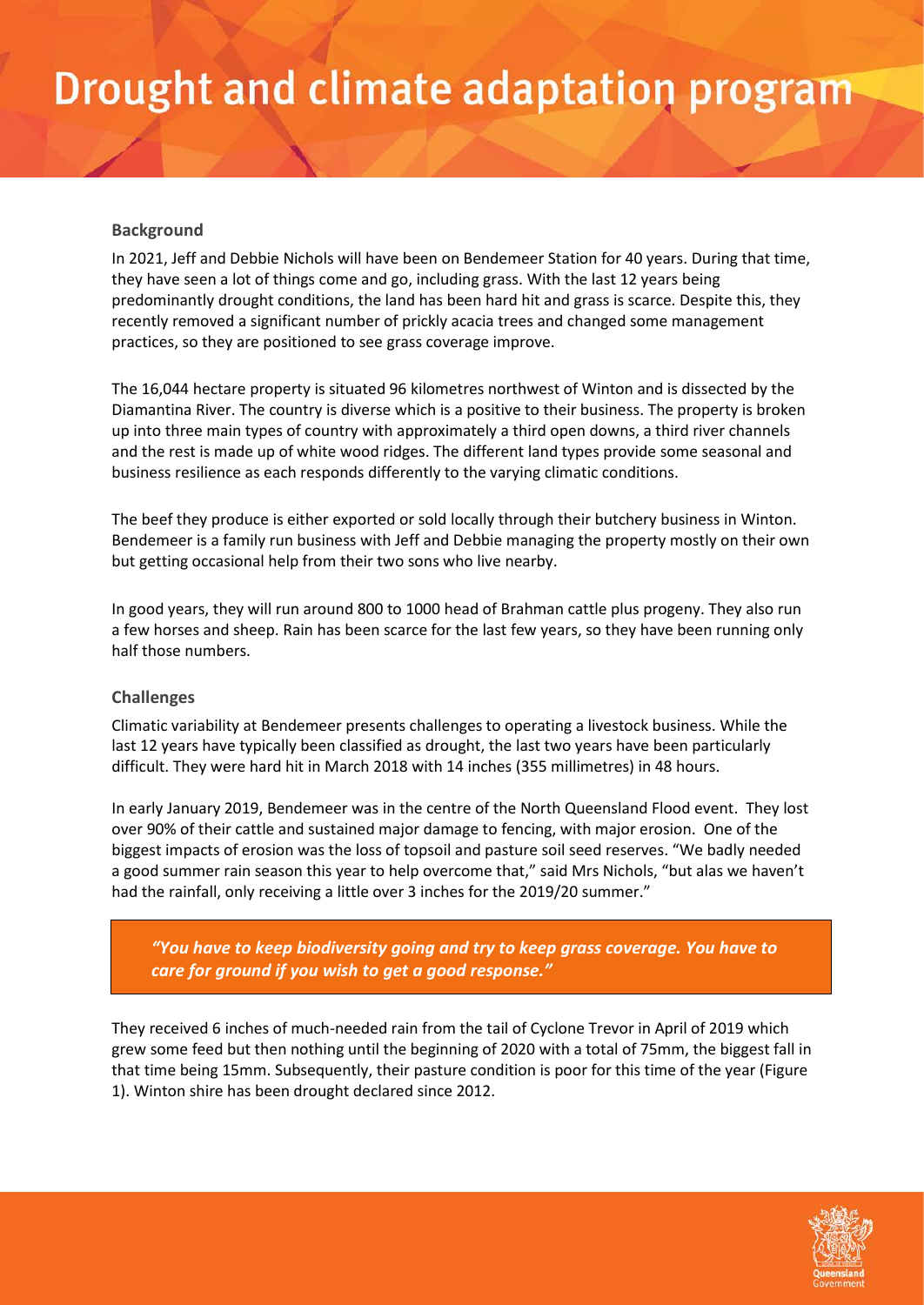

Figure 2. Dry country on Bendemeer, April 2020

#### **Changes**

Jeff and Debbie have attended several Grazing Land Management events where they heard presentations on building business resilience from Department of Agriculture and Fisheries (DAF) team members. The Nichols have also hosted a mini field day at Bendemeer where Desert Channels Queensland and DAF staff presented. They also attended several meetings on the neighbouring property of Nuken, as well as hearing presentations at other local field days. With years of experience on the land, they already understood aspects of keeping their business resilient. However, as a result of attending these events the Nichols have implemented a number of changes to improve the long-term viability of their livestock operation.

The first has been to remove a significant amount of prickly acacia trees across approximately 10,000 acres of country on Bendemeer. This program was spread across four large paddocks and three smaller holding paddocks. The removal of the prickly acacia will allow native grasses like Mitchell grass to re-establish once they receive decent rain.

After removing the prickly acacia, the Nichols family have become vigilant in reducing weed seed spread. When bringing in or selling stock, cattle are held for 7 days to empty out of seed. "We are very careful none of it is transferred," says Debbie, "even though we haven't seen many pods on the prickle trees. Even they are feeling it!"

The third change they have implemented is to lighten stock numbers significantly more than usual to increase spelling time for the country to recuperate from erosion. After losing cattle in the floods last year, they didn't restock until July to give land time to respond. "The ground has been so knocked around since the flood, it is full of cracks and holes," Debbie said. "I still couldn't muster on a horse." The country needs a proper wet season to recover. While some neighbouring properties have had 4 inches of rain, they have not seen runoff due to the extent of soil cracking (refer Figure 3).

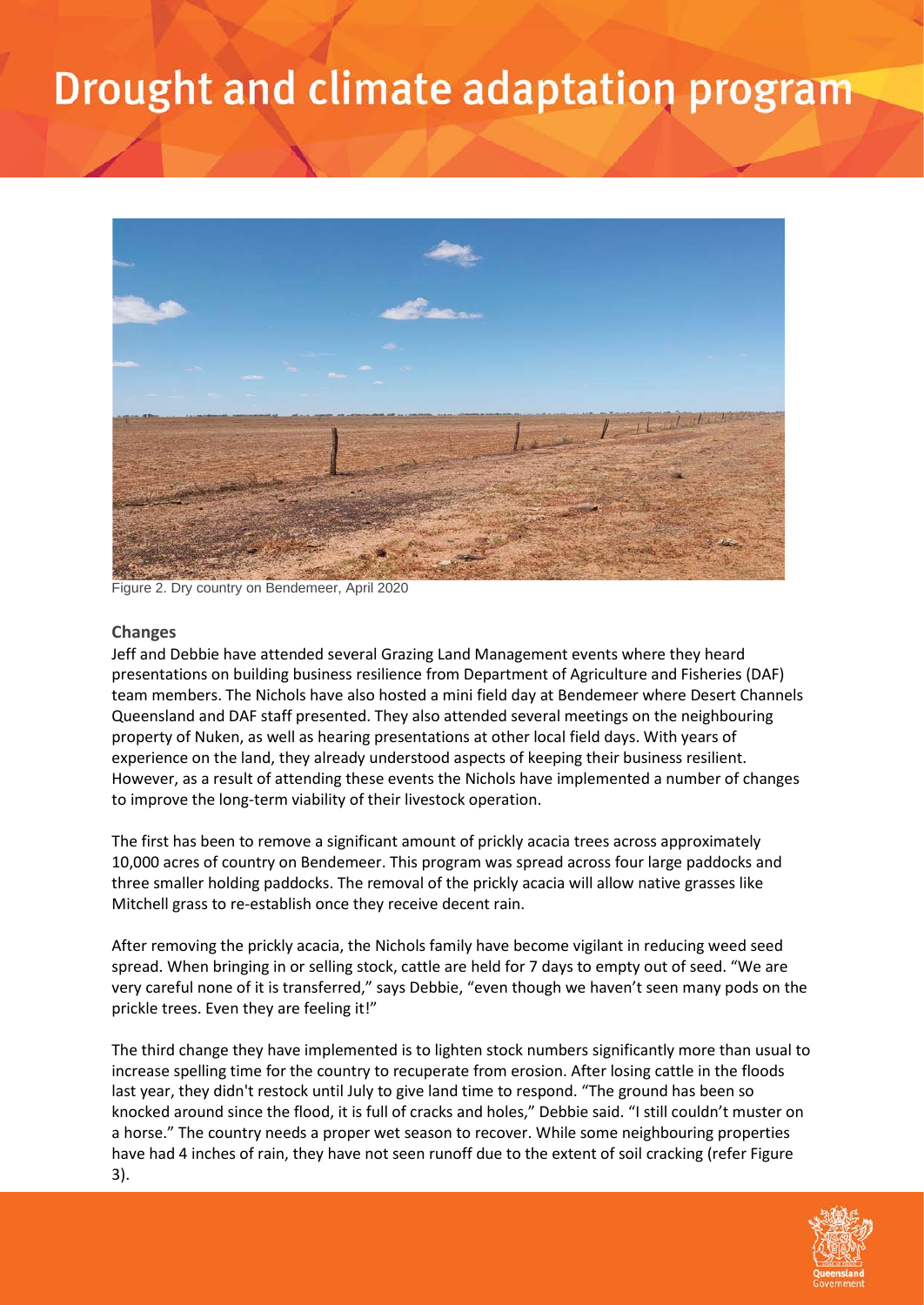The Nichols see wet season spelling as common sense and something they will introduce more formally now that the prickly acacia is coming under control. "You have to keep biodiversity going and try to keep grass coverage. You have to care for ground if you wish to get a good response." They know it will pay off in the long run and so they are juggling their resources until the rain comes.

Their approach is encapsulated in Debbie's comment, "We have done as much as we can to get our paddocks ready for rain. Now Mother Nature needs to do her part."

#### **The Cost**

Lower stocking rates currently means less income, and there has been some extra outlay in the projects they have completed. While they know it is costing them in the short term, they understand they will reap the benefits when rain does come. It would have worked in their favour this year if they had received a wet season. Cattle production would have improved with more feed on offer. However, they are currently at a standstill with it being so dry.

#### **Building Resilience**

To Jeff and Debbie, business resilience is about being there for the long haul and the next generation. That means looking after the land through activities like wet season spelling and keeping land weed-free. This is where they have recently invested time and money on Bendemeer. They are very aware though of how Mother Nature is a big player and they work hard to mitigate her variability.



Figure 3. Significant soil cracking after a run of extended dry years on Bendemeer.

Jeff and Debbie have considered diversifying by purchasing another block to build flexibility and resilience, but they feel there is nowhere in reasonable distance with feed on it to make this worthwhile.

*"Business resilience is about being there for the long haul and the next generation. That means looking after the land."*

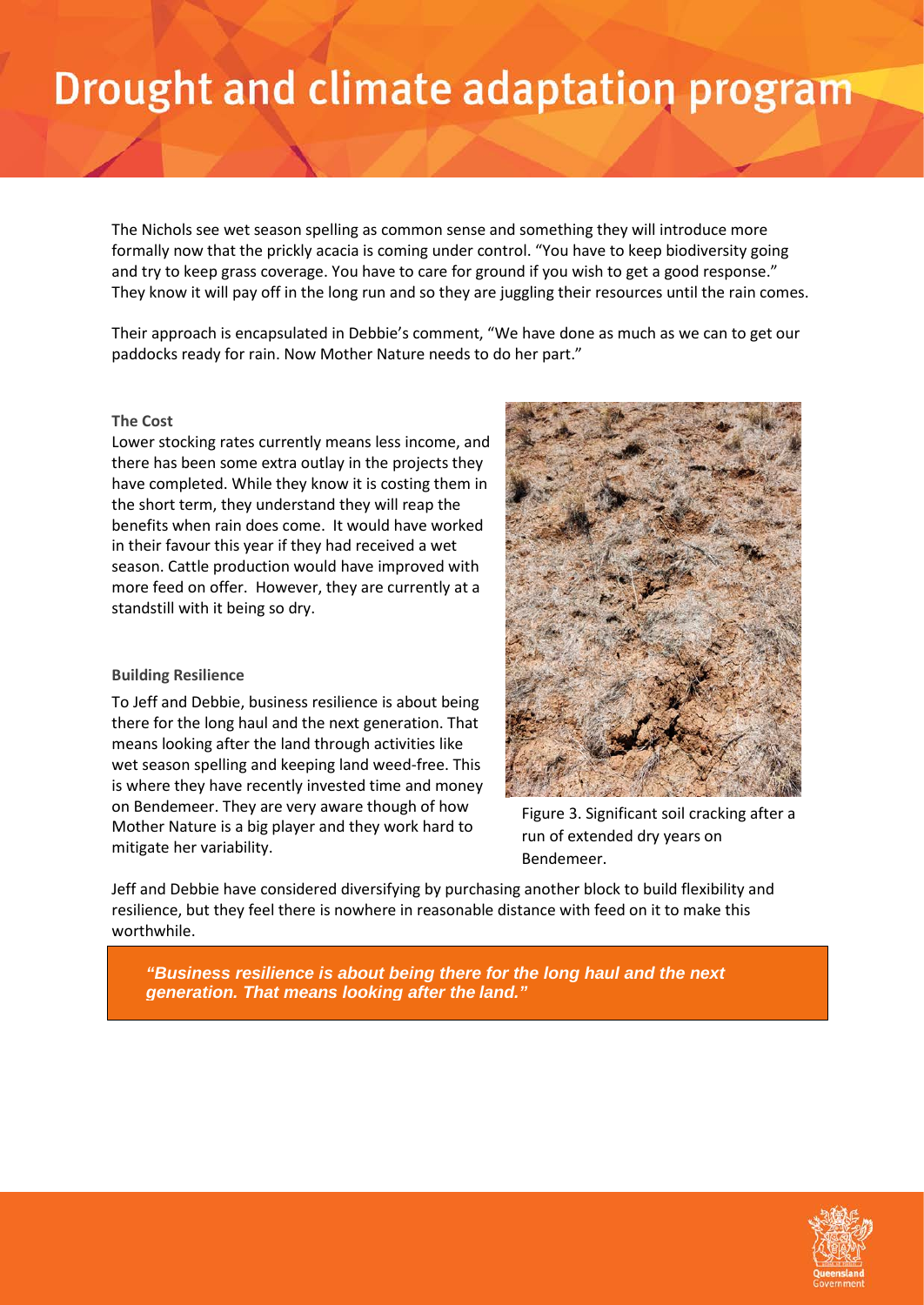Having spent so long on Bendemeer, learning how the country responds to different seasons, is invaluable knowledge for the Nichols family. This adds another tool to help manage seasonal risk. "Theory is good as it gives you background but you need to add practical and lifelong experience, "Debbie said. "There are many of our neighbours who know their country and it is important this knowledge isn't lost."

*"With long travel times to larger centres like Longreach and Hughenden, being able to attend focused local gatherings has been a boon."*

#### **Producer Thoughts**

The Nichols have found the workshops helpful and value being able to attend local events nearby. They are part of a cluster of neighbouring landholders who have been implementing change. With long travel times to larger centres like Longreach and Hughenden, being able to attend focused local gatherings has been a boon.

A future field day to be held on a neighbouring property will provide a good opportunity to throw around ideas, see where their neighbours are at and discuss what the next steps might be as local producers are all facing the same challenges.

They have learned much of the theory and potential cost-benefits. They now face the challenge of putting it into practice and implementing as they have the resources to do so. It is a long-term



Figure 4. A dry dam on Bendemeer, April 2020.